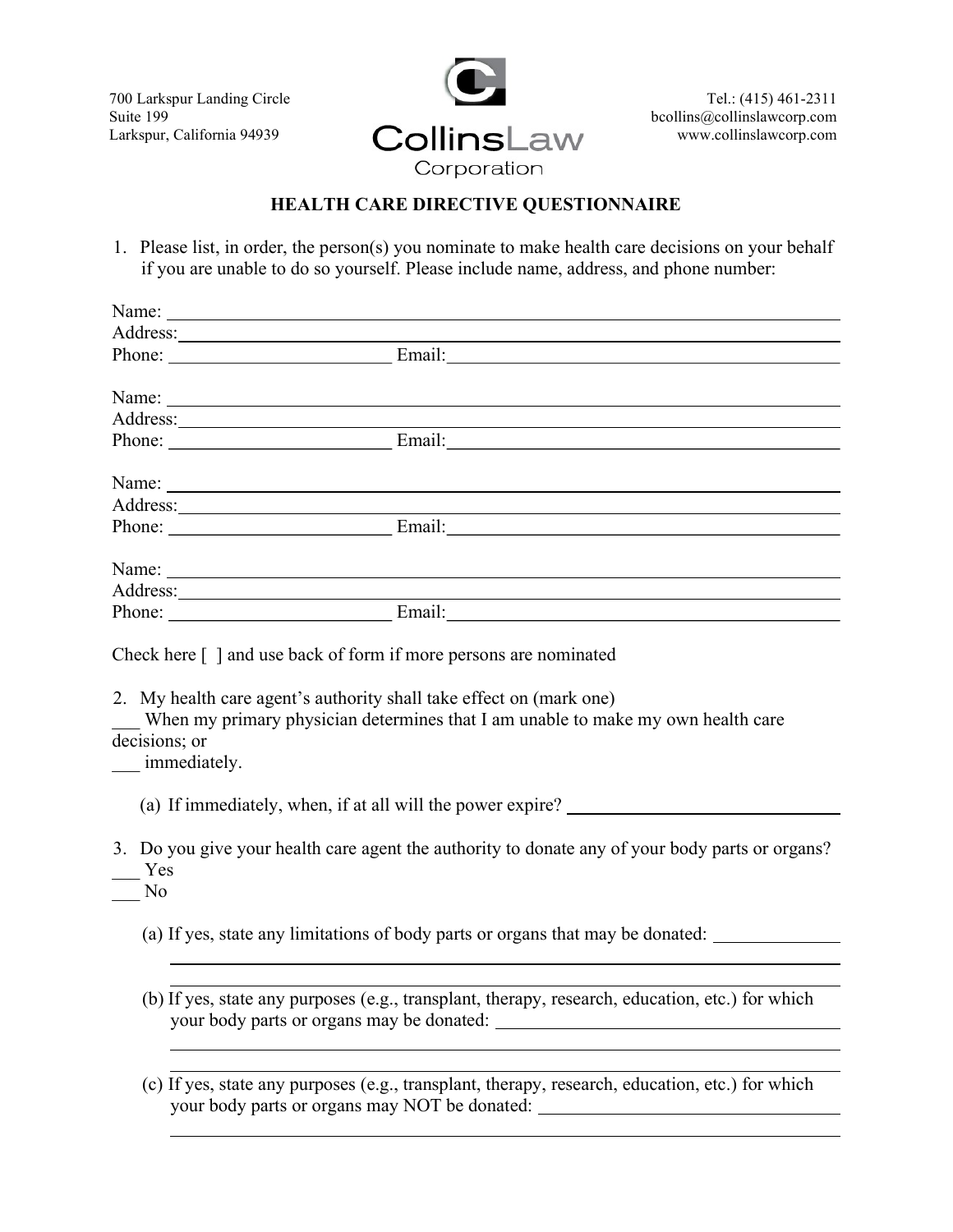| Yes                   | 4. Do you give your health care agent the authority to direct the disposition of your remains?                                                                                                                                |
|-----------------------|-------------------------------------------------------------------------------------------------------------------------------------------------------------------------------------------------------------------------------|
| No                    |                                                                                                                                                                                                                               |
|                       | (a) If yes, state any wishes you have regarding (i) burial or cremation and (ii) where you<br>want to be buried or what you want done with your ashes:                                                                        |
| Yes<br>N <sub>o</sub> | 5. Do you give your health care agent the authority to authorize an autopsy?                                                                                                                                                  |
|                       | 6. Please list, in order, the person(s) you nominate to serve as conservator for your person if you<br>are unable to care for yourself. Please include name, address, and phone number:                                       |
|                       | Name: Name and the same state of the same state of the same state of the same state of the same state of the same state of the same state of the same state of the same state of the same state of the same state of the same |
|                       |                                                                                                                                                                                                                               |
|                       | Phone: Email: Email:                                                                                                                                                                                                          |
|                       | Name: Name and the second contract of the second contract of the second contract of the second contract of the second contract of the second contract of the second contract of the second contract of the second contract of |
|                       |                                                                                                                                                                                                                               |
|                       | Phone: Email: Email:                                                                                                                                                                                                          |
|                       | Name: Name: Name: Name: Name: Name: Name: Name: Name: Name: Name: Name: Name: Name: Name: Name: Name: Name: Name: Name: Name: Name: Name: Name: Name: Name: Name: Name: Name: Name: Name: Name: Name: Name: Name: Name: Name: |
|                       |                                                                                                                                                                                                                               |
|                       | Phone: Email: Email:                                                                                                                                                                                                          |
|                       | Name: Name and the second contract of the second contract of the second contract of the second contract of the second contract of the second contract of the second contract of the second contract of the second contract of |
|                       |                                                                                                                                                                                                                               |
|                       |                                                                                                                                                                                                                               |

Check here [ ] and use back of form if more persons are nominated

- 7. Do you give your health care agent the power to arrange for your funeral or other memorial services?
- \_\_\_ Yes
- \_\_\_ No
- 8. Please mark ONE of the following statements concerning life-prolonging treatment, services, procedures, and end-of-life decisions:

I recognize that modern medical technology has made possible the artificial prolongation of my life beyond natural limits. I do not wish to artificially prolong the process of my dying if continued health care will not improve my prognosis for recovery or otherwise enable me to live a productive and/or enjoyable life and my death is likely to occur within several months, or if I require life support as the result of an irreversible condition, even if that life support might prolong my life for a sustained period. Thus, I do not want efforts made to prolong my life and I do not want life-sustaining treatment to be provided or continued (1) if I am in an irreversible coma or persistent vegetative state; (2) if I am terminally ill and the use of life-sustaining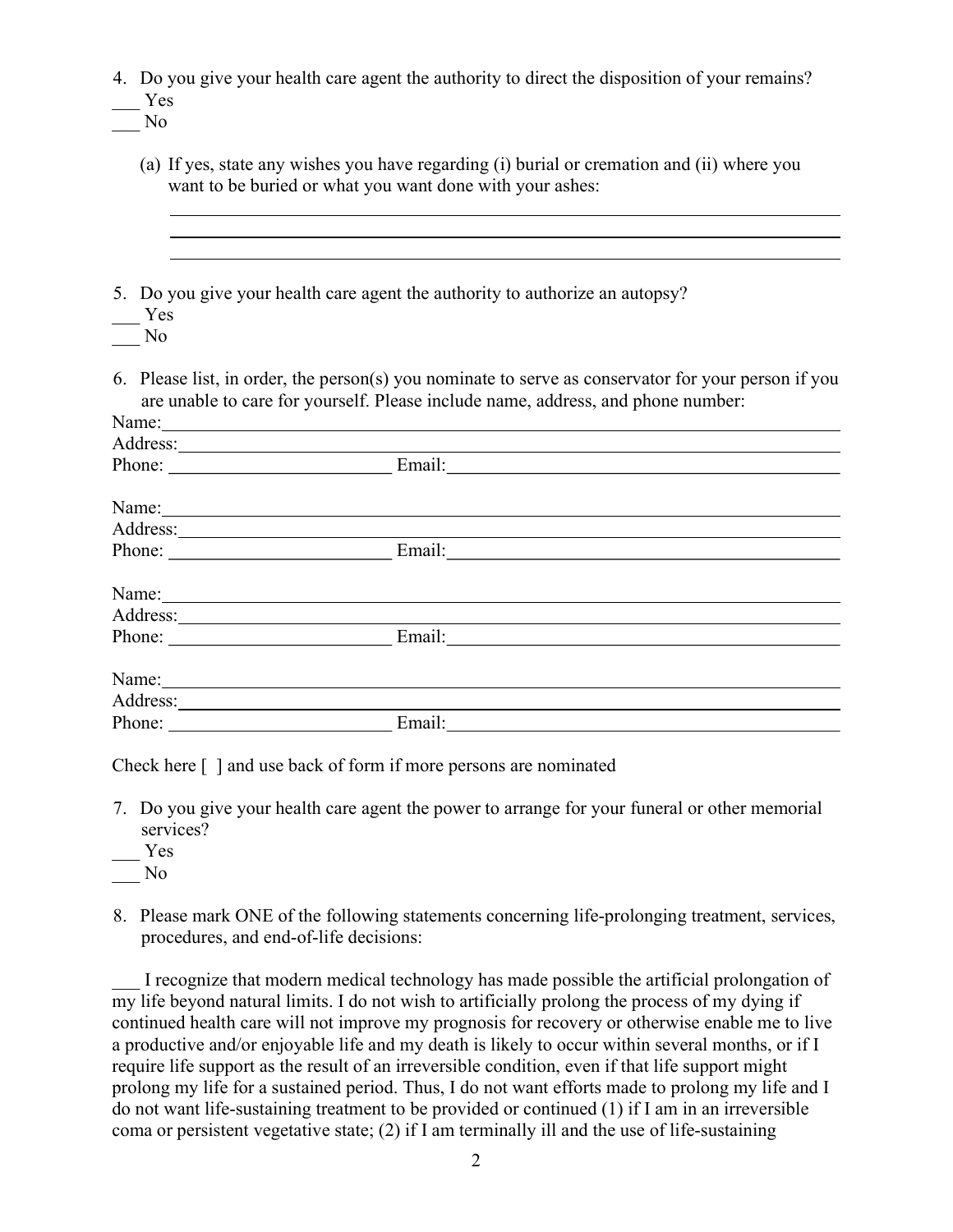procedures would serve only to artificially delay the moment of my death; or (3) under any other circumstances in which the burdens of treatment outweigh the expected benefits. By an "irreversible coma," I mean a coma from which the treating physicians have reasonably concluded I will never regain consciousness. In making decisions about life-sustaining treatment under provision (3), above, I want my agent to consider the relief of suffering and quality of remaining life as well as the extent of the possible prolongation of my life.

## OR

If I am in a terminal condition, I do not want any life-sustaining procedures to be used to prolong my life. For purposes of this document, (1) "terminal condition" shall mean an incurable condition caused by injury, disease, or illness, which, regardless of the application of lifesustaining procedures serves only to postpone the moment of my death; and (2) "life-sustaining procedures" shall mean any medical procedure or intervention that utilizes mechanical or other artificial means to sustain, restore, or supplant a vital function that will serve only to artificially prolong the moment of my death. The term "life-sustaining procedures" shall not include the administration of medication or the performance of any medical procedure deemed necessary to alleviate pain.

## OR

I want to receive medical treatment that prolongs and sustains my life unless I am in an irreversible coma. By an "irreversible coma," I mean a coma from which the treating physician or physicians have reasonably concluded I will never regain consciousness. If I am in such an irreversible coma, I do not want to receive medical treatment that prolongs and sustains my life.

#### OR

I want to live as long as possible; therefore, I want to receive all medical treatment that will prolong and sustain my life within the limits of generally accepted heath care standards. I want such treatment provided to me regardless of my chances of recovery, my condition, or the cost of such treatment.

#### OR

l

If you have other wishes not described above, please state them here:

9. Each of the following provisions is optional. Please indicate whether you want this language included in your advance health care directive:

INDEPENDENT LIVING. I wish to live in my home for as long as that is reasonably possible without endangering my physical or mental health and safety and to receive whatever assistance from household employees or personal care givers may be necessary to permit me to do so. I wish to return home as soon as reasonably possible after any hospitalization or transfer to convalescent care. If my agent determines that I am no longer able to live in my home, I wish